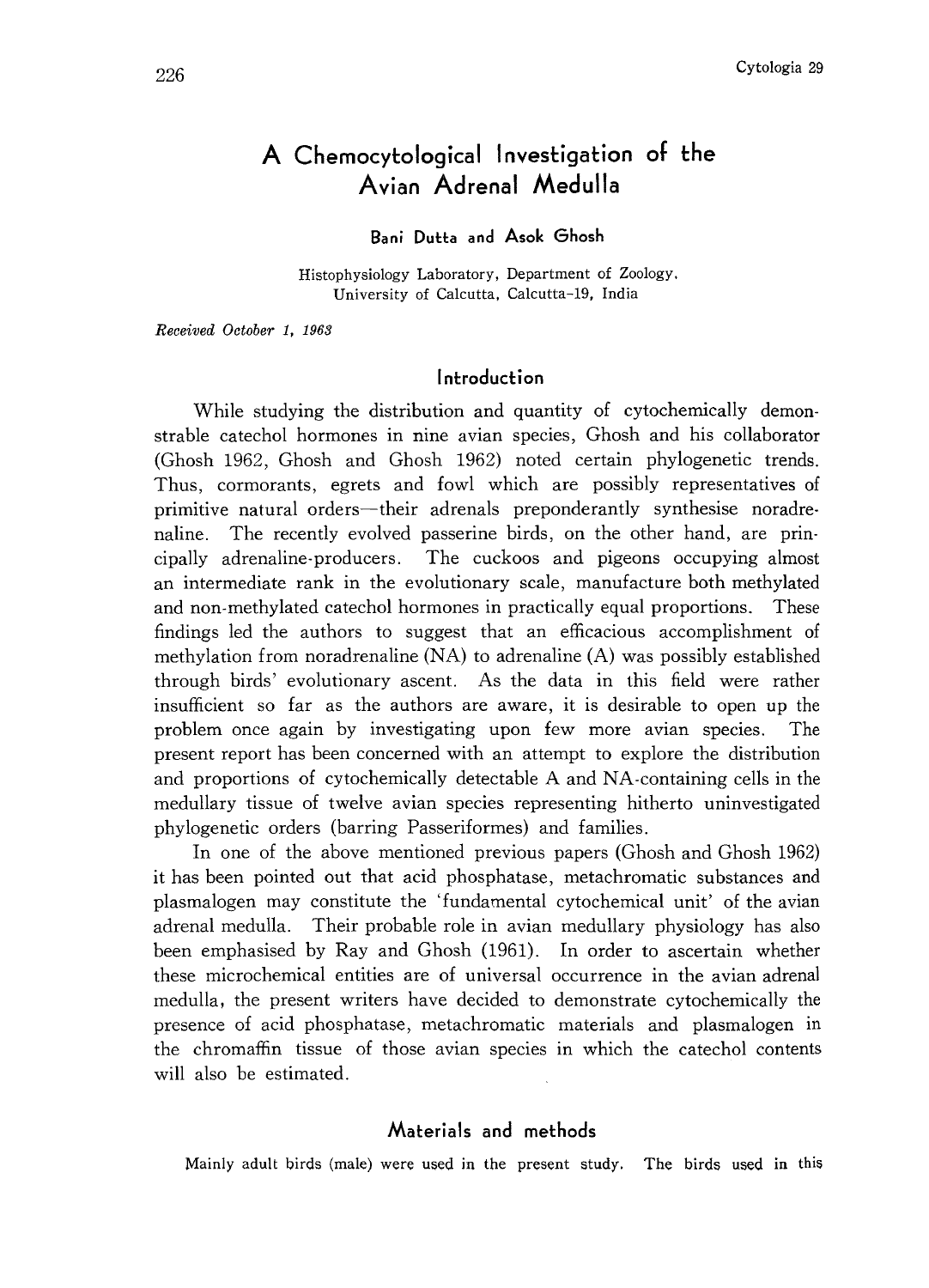| Order                 | Family       | <i>Species</i>                               |
|-----------------------|--------------|----------------------------------------------|
| <b>ANSERIFORMES</b>   | Anatidae     | <i>Anas querquedula</i> (Linnaeus)           |
| <b>FALCONIFORMES</b>  | Accipitridae | Milvus migrans (Boddaert)                    |
| <b>GRUIFORMES</b>     | Rallidae     | Amaurornis phoenicurus (Pennant)             |
| <b>PSITTACIFORMES</b> | Psittacidae  | Psittacula krameri (Scopoli)                 |
| <b>STRIGIFORMES</b>   | Strigidae    | Athene brama (Temminck)                      |
| <b>CORACIFORMES</b>   | Coraciidae   | <i>Halcyon smyrnensis</i> (Linnaeus)         |
| <b>PICIFORMES</b>     | Picidae      | <i>Brachypternus benghalensis</i> (Linnaeus) |
| <b>PASSERIFORMES</b>  | Dicruridae   | Dicrurus macrocercus (Vieillot)              |
|                       | Necterinidae | <i>Necterina asiatica</i> (Illiger)          |
|                       | Oriolidae    | <i>Oriolus oriolus</i> (Linnaeus)            |
|                       | Muscicapidae | Turdoides somervillei (Sykes)                |
|                       | Zosteropidae | Zosterops palpebrosa (Temminck and Schlegel) |

investigation may be classified (Biswas 1953, Ali 1955) under the following orders and families:

The birds were killed by chloroform anaesthesia. The glands were taken out immedia tely after autopsy and were plunged into appropriate fixatives for various cytochemical studies.

Chromate-dichromate and iodate methods were employed to observe the total catechol hormone containing and noradrenaline secreting cells respectively (Hillarp and Hokfelt 1955). Finally, the outlines of these cellular areas were traced with the aid of a camera lucida and measured by means of a 'Allbrit' disc planimeter. Metachromatic substances were demonstrated in glands fixed in Bouin's fixative and stained with 0.05% toluidine blue solution buffered at a pH ranging from  $6-8$  (Montagna et al. 1951). To visualise plasmal materials, unfixed frozen sections (10-15 $\mu$ ) were treated with 1% mercuric chloride solution and Schiff reagent in a sequential manner (Hayes 1949). Acid phosphatase was demonstrated in formal-aceto-alcohol fixed adrenals by the application of Gomori's lead phosphate technique (Gomori 1952).

| <b>Species</b>  | $%$ NA | $\%$ A | C: M |
|-----------------|--------|--------|------|
| A. querquedula  | 65     | 35     | 5:1  |
| M. migrans      | 65     | 35     | 3:1  |
| A. phoenicurus  | 47     | 53     | 2:1  |
| P. krameri      | 37     | 63     | 3:1  |
| A. brama        | 49     | 51     | 2:1  |
| H. smyrnensis   | 51     | 49     | 5:1  |
| B. benghalensis | 64     | 36     | 5:1  |
| D. macrocercus  | 25     | 75     | 4:1  |
| N. asiatica     | 21     | 79     | 2:1  |
| O. oriolus      | 21     | 79     | 3:1  |
| T. somervillei  | 15     | 85     | 2:1  |
| Z. palpebrosa   | 15     | 85     | 4:1  |

Table 1. Percentages of NA and A-containing cells and ratio of Cortex: Medulla in 12 avian species

## Results and discussion

Camera lucida drawings of chromate-dichromate as well as iodate positive medullary tissues of all the avian species described here have been incorporated in Figs. 1-24. Planimetric measurements of these areas reveal a great variation in percentages of A and NA-containing cellular areas (Table 1). In general,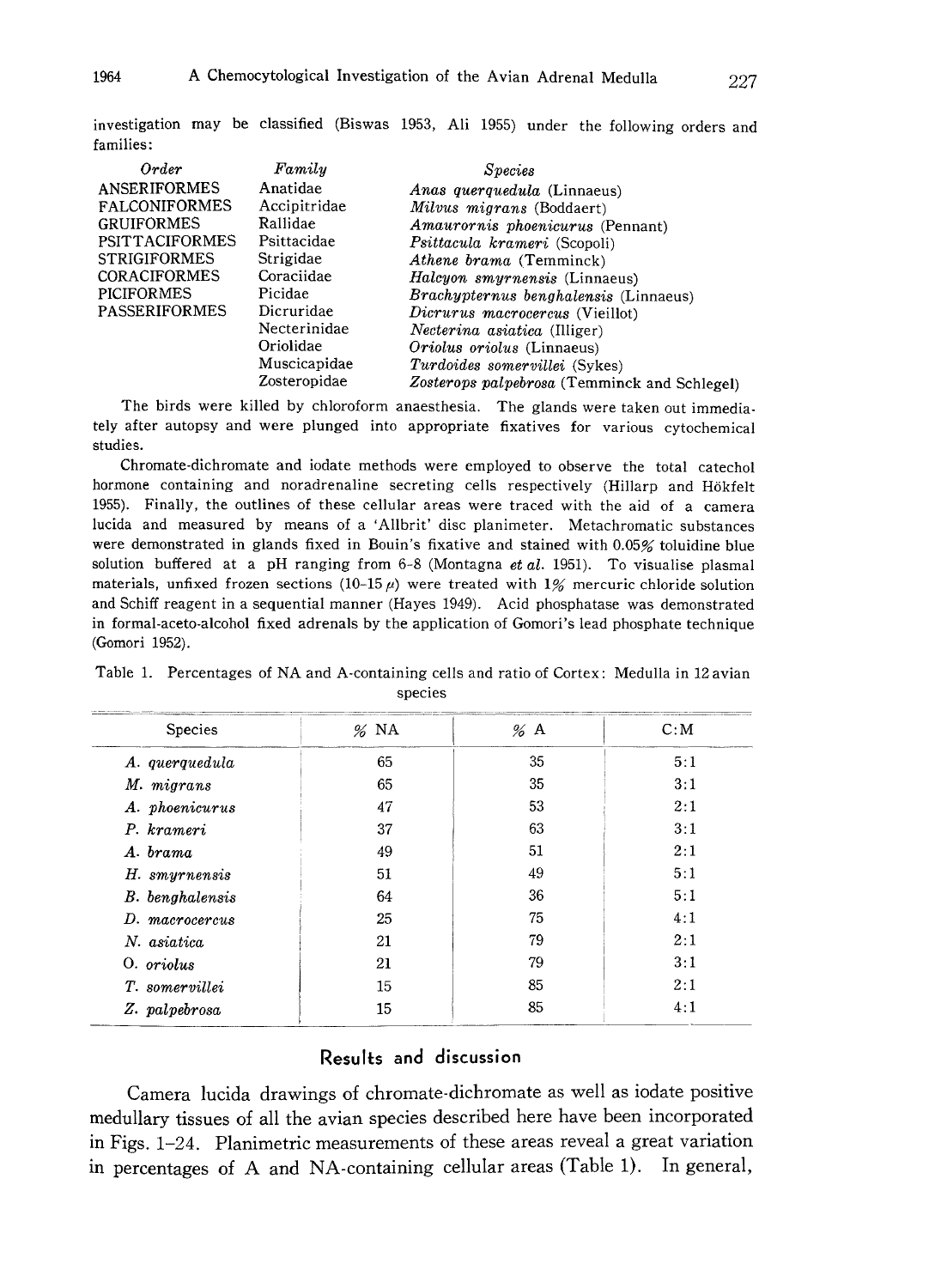the present data also corroborate the earlier findings reported from this laboratory (Ghosh 1962, Ghosh and Ghosh 1962). Simulating these studies, a phylogenetic trend is also noticeable here when relative percentages of A



Chart 1. Phylogeny of those birds included in this investigation (After Gregory, 1957). The relative proportions of adrenaline and noradrenaline have also been shown against each species. Quantitative data of catechol hormones of birds with asteriks (\*) are incorporated from Ghosh and Ghosh, 1962. Numericals on left indicate noradrenaline.

and NA-containing cells are plotted against the suggested avian family tree (Chart 1). Howevr, B. benghalensis (Ord. Piciformes) and  $H$ . smyrnensis (Ord. Coraciformes) manifest definite divergence from the proposed taxonomy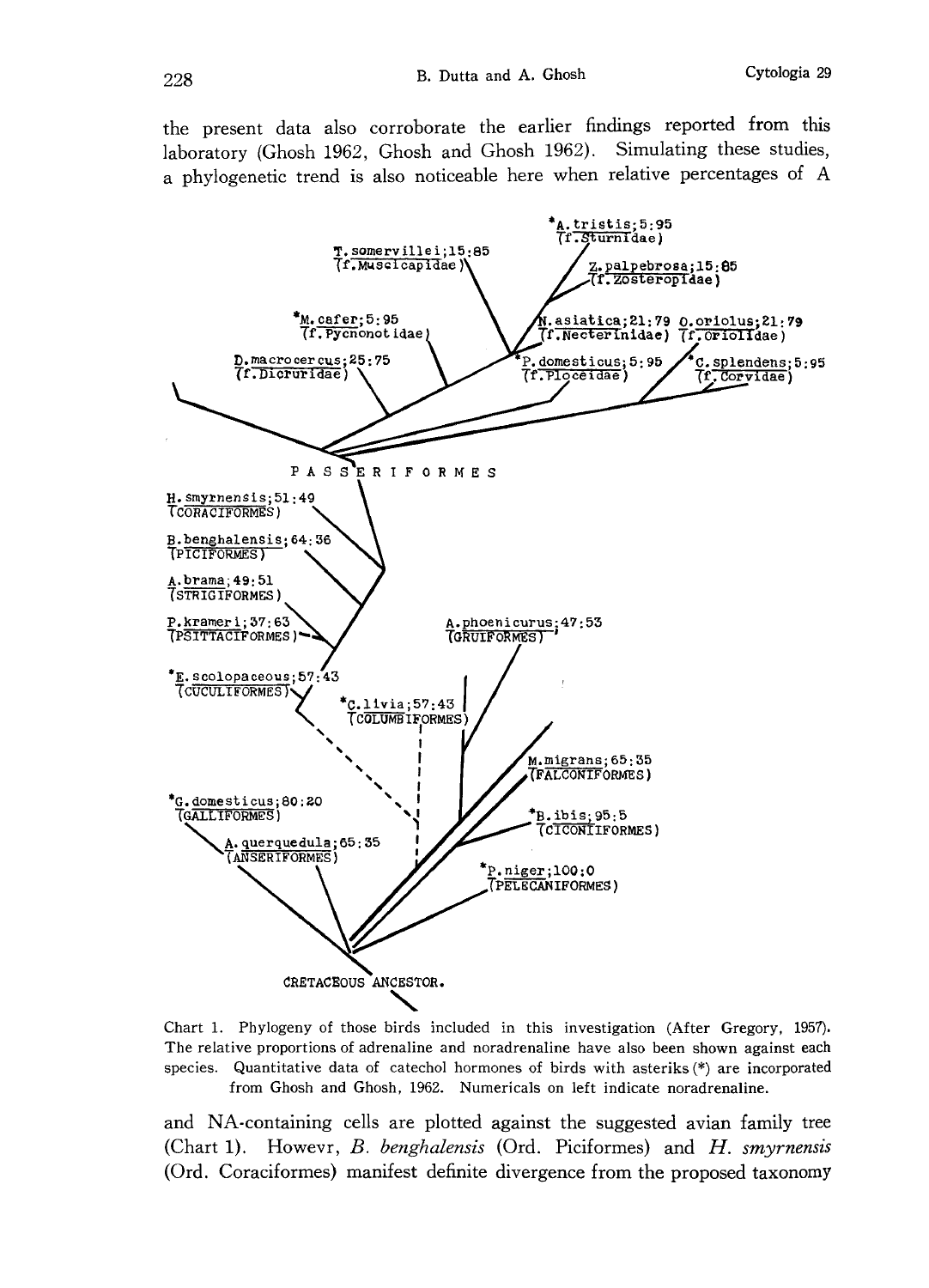based upon the degree of hormonal methylation. According to this concept , these two species representing somewhat recent origin in avian ancestry should not contain so much of non-methylated medullary hormones. Though this is an inconvenient fact, yet biochemical diversity of similar nature is not at



Figs. 1-24. Camera lucida drawings of chromate-dichromate and iodate positive areas in 12 avian species. Odd numbered figs. in the serial order represent chromaffin patterns of A. querquedula, M. migrans, A. phoenicurus, P. krameri, A. brama, H. smyrnensis, B. benghalensis, D. macrocercus, N. asiatica, O. oriolus, T. somervillei and Z. palpebrosa respectively; even numbered ones show the iodate positive medullary tissues of these species.

all uncommon in the phylogenetic history of animals (Florkin 1960).

As the present interpretation can not explain certain anomalies, it is our desire to look for other probable interpretations: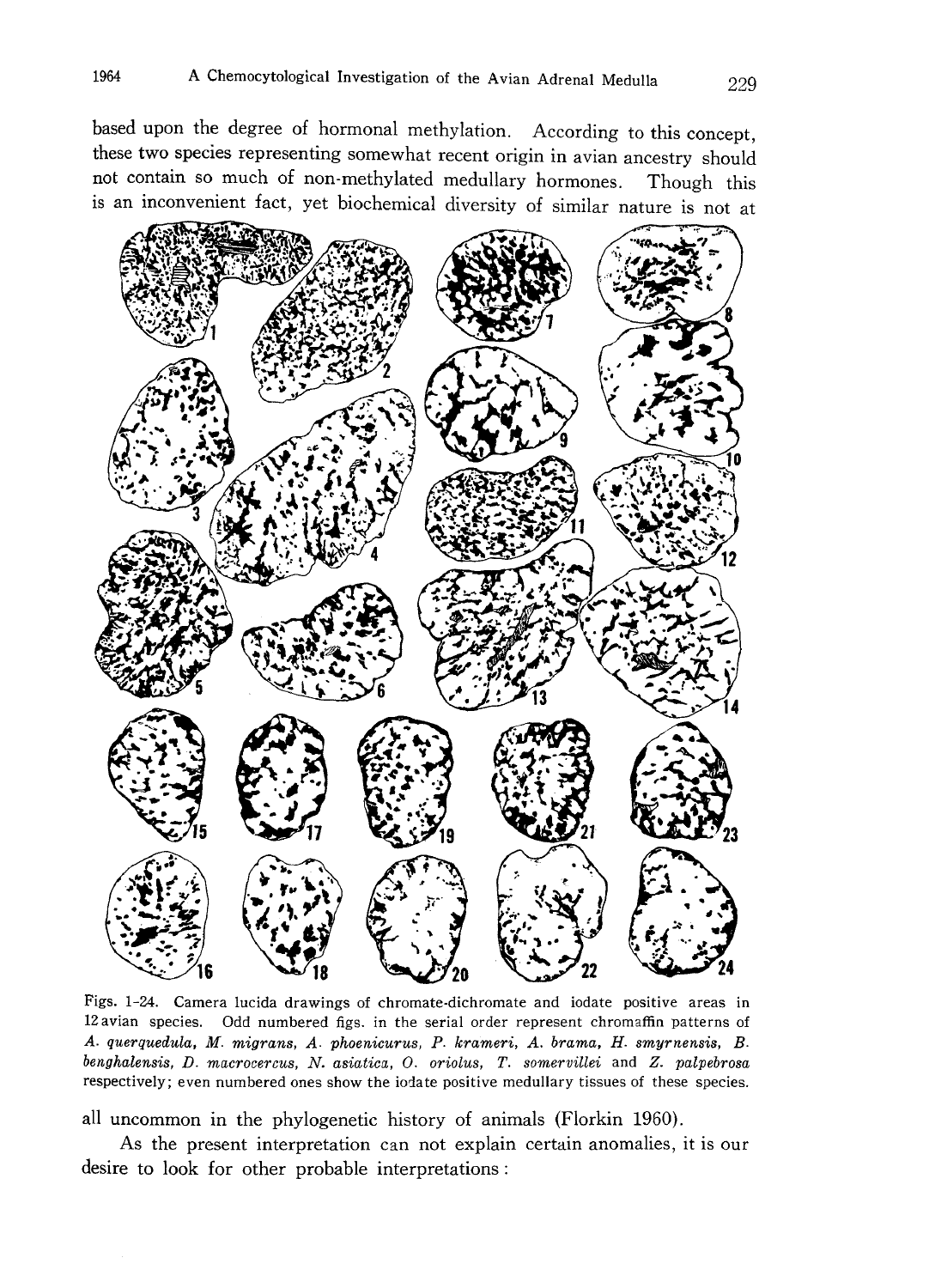In some animal species, Shephered and West (1951) have observed cor relation between proportions of A and NA and the ratio of cortical size to medullary size. Our data on the ratio of cortical and chromaffin areas (Table 1) does not disclose such a fact. To exemplify this, the cortex medulla ratio of M. migrans is  $3:1$  and its relative percentage of NA and A-containing cells is 65 and 35 respectively, while O. oriolus having the same cortico-medullary ratio possesses only 21% noradrenaline cells and 79% adrenaline cells. It may not be out of place to mention here that the degree of intermingling of cortical and medullary tissues does not also in any way determine the relative percentage of avian catechol hormones (Ghosh 1962).

An association between aggressiveness and high rate of noradrenaline secretion has been indicated by von Euler (1958). Previous to this, Goodall (1951) suggested that in aggressive animals, such as cat and the lion, the relative noradrenaline content is higher than in non-aggressive species like primates, rodents and ruminants, which obviously are in greater need of the emergency hormone — adrenaline. Possibly keeping Goodall and von Euler's views in mind, Etkin (1962) seemed to believe in a correlation between the A/NA ratio and the predatory behavior of birds. According to him, pre ponderance of NA in medulla of Ibis and Cormorants may be related to their predatory nature, while dominance of A in small passerine birds may be due to a non-predatory behavior of these species. Our findings as well as that of Ghosh and Ghosh (1962) are not in agreement with the concept of previous authors. Thus, non-predators like fowl, pigeon, woodpeckers, etc. are principally noradrenaline secretors, while a complete predator,  $e.g.,$  the owl (Wallace 1955) and a partial predator like the crow (Ali 1955) are prepon derantly adrenaline producers. Therefore, the extent of methylation of avian medullary hormones is in all probability independent of behaviourial pattern (with particular reference to aggressiveness and predation) of a species.

In view of the above discussion, the variability of catechol hormones throughout the avian class may possibly be best interpreted (though not in a completely satisfactory manner), if the phylogenetic history of this group is taken into account.

Our observations on the concentration and distribution of plasmalogen, acid phosphatase and metachromatic substances in adrenal medulla of birds under report have been summarized in Table 2. A persual of this table leads us to support the previous concept of Ghosh and Ghosh (1962). In the nine avian species studied by these authors, the acid phosphatase, metachromatic materials and plasmalogen are alleged to constitute the 'basic cytochemical unit' of their medullary tissue. The present data also show an almost universal occurrence of these materials in the chromaffin tissue of birds under report. The two species  $(A, p \text{hoenicurus} \text{ and } H, \text{ amyrnensis}),$ however, are characterised by a complete absence of metachromatic sub stances. These findings should possibly be considered as exceptions – and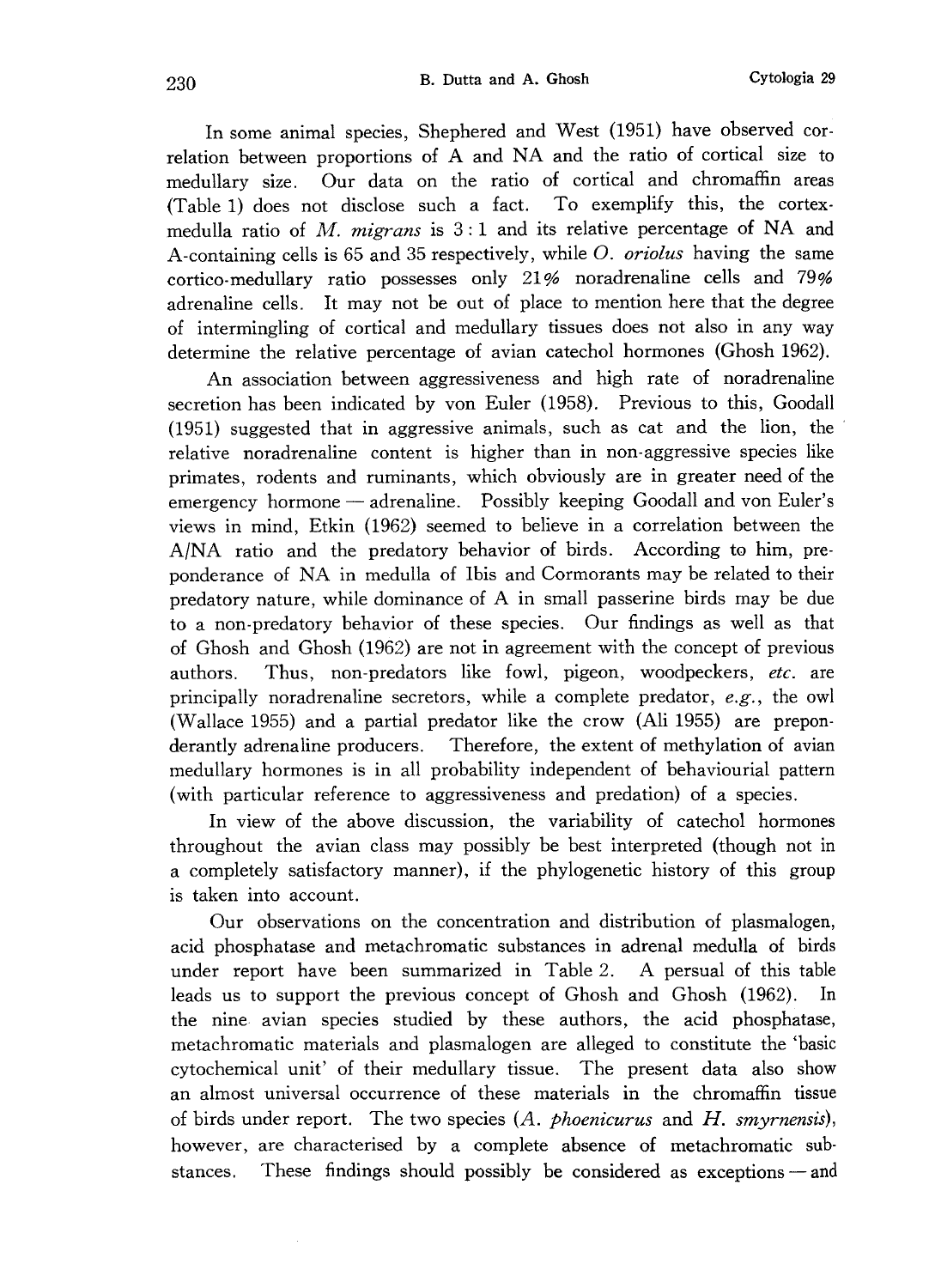the generalized view of Ghosh and Ghosh may not be discarded. The nega tive metachromasia in these two species gives us a further insight as to the chemical nature of the medullary metachromatic material. The suggestion that metachromasia may be due to the presence of plasmal materials (Ray and Ghosh 1961) may be invalidated at least in cases of the waterhen and kingfishers.

| <b>Species</b>  | Acid<br>phosph. | Metachrom. | Plasmal | $Chr. -dicht.$ | Iodate     |
|-----------------|-----------------|------------|---------|----------------|------------|
| A. querquedula  | $3+$            | $3+$       | $4+$    | $3+$           | $3+$       |
| M. migrans      | $2+$            | $2 + p$    | $3+$    | $3+$           | $3+$       |
| A. phoenicurus  | $2+$            |            | $3+$    | $4+$           | $3+$       |
| A. brama        | $2+$            | $2+$       | $3+$    | $2+$           | $2+$       |
| B. benghalensis | $3 + /pb$       | $2 + c$    | $2+$    | $3+$           | $2+/c$     |
| H. smyrnensis   | $2 +/b$         |            | $2+$    | $2 + c$        | $2+$       |
| P. krameri      | $2+$ /p         | $2 + /cb$  | $2+$    | $4+$           | $\odot$ 3+ |
| D. macrocercus  | $@2+$           | $@2+$      | $2+$    | $3+$           | $\odot$ 2+ |
| N. asiatica     | $3 + /b$        | $\odot$ 2+ | $3+$    | $2 + p$        | $2+$       |
| O. oriolus      | $\odot$ 2+      | $2 + p$    | $3+$    | $3 + p$        | $2 + /p$   |
| T. somervillei  | $2 + p$         | $2+$       | $2 + p$ | $3 + p$        | $2+$       |
| Z. palvebrosa   | $2 + p$         | $2+$       | $3+$    | $3 + p$        | $+$ /p     |

Table 2. Distribution and concentration of cytochemical components (including NA and A) in medullary cords of 12 avian species

Legends:  $4+$  = Very intense.  $3+$  = Intense.  $2+$  = Moderate.  $+$  = Very faint. p= More intense reaction in the periphery of the gland.  $c=$ More intense reaction in the central region of the gland.  $\odot$ =Reaction only in the centre of the gland. b=More reaction towards the basement membrane in an individual cord.

## Summary

The relative proportions of adrenaline (A) and noradrenaline (NA) con taining celluler areas have been planimetrically estimated in the twelve avian species representing several orders and families. The study reveals a great variability in percentages of A and NA-containing cells in the suprarenal medulla of these species. Three possibilities have been forwarded to explain this hormonal diversity. These are. i) methylation of medullary hormones is dependent on the cortico-medullary ratio, ii) relative abundance of A and NA in a species is determined by the degree of aggression and predation behavior manifested by it and iii) differing association of A and NA in this class of vertebrates may bear some relation to the suggested avian phylogeny. Amongst these probabilities, the last one appears to fit in rather closely to our data. This assumes an efficacious accomplishment or hormonal methy lation in the course of avian evolutionary ascent.

The present report also indicates that the chromaffin tissue of birds under investigation is rich in acetal phosphatides, metachromatic substances